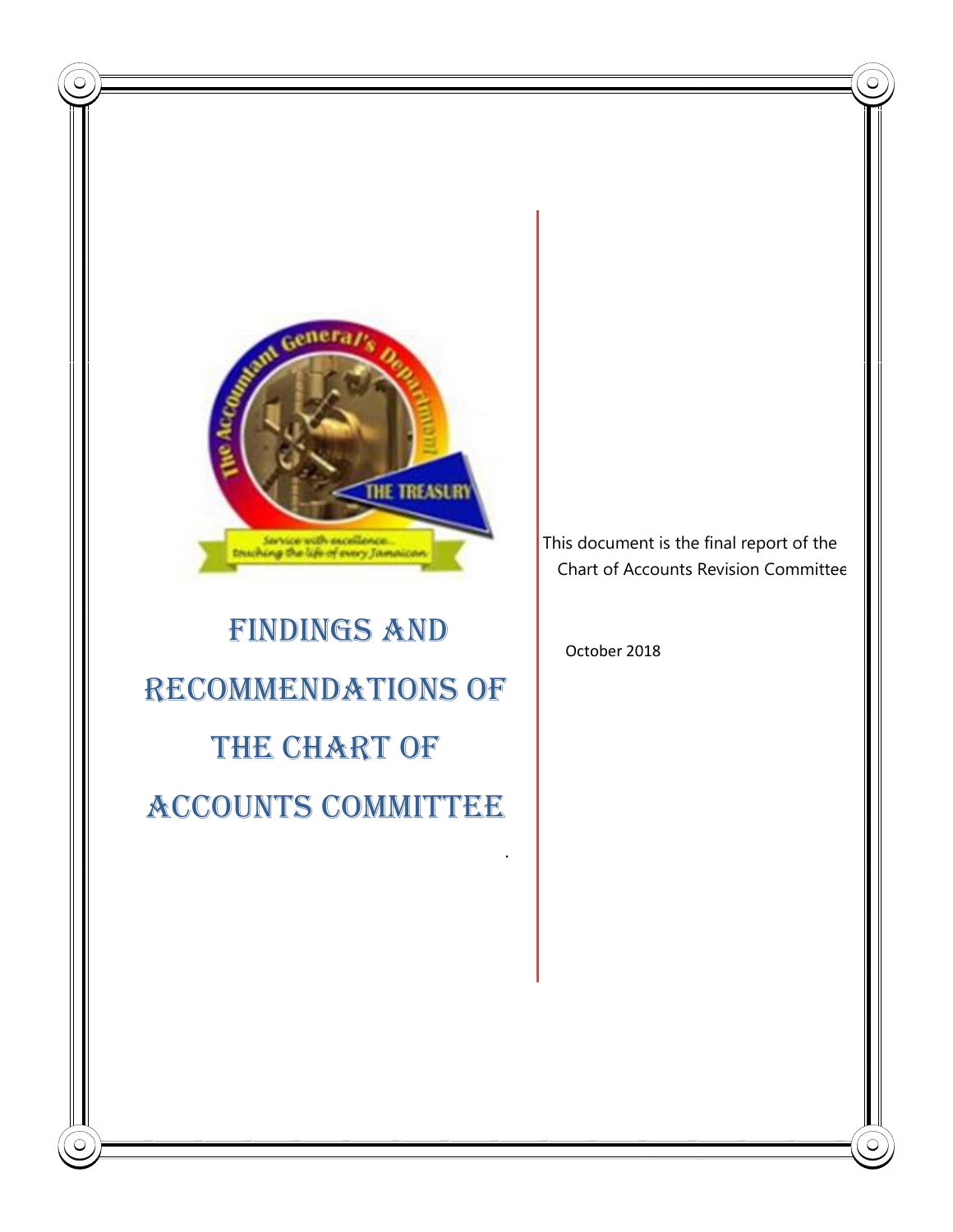| <b>Table of Contents</b>                                            |  |
|---------------------------------------------------------------------|--|
| $\mathbf{1}$ .                                                      |  |
| TERMS OF REFERENCE OF CHART OF ACCOUNTS REVISION COMMITTEE3<br>2.   |  |
| RECOMMENDATIONS OF THE CHART OF ACCOUNTS REVISION COMMITTEE 4<br>3. |  |
| 3.1.                                                                |  |
| 3.2.                                                                |  |
| 4.1.                                                                |  |
| 4.2.                                                                |  |
| 4.3.                                                                |  |
| 4.4.                                                                |  |
| 4.5.                                                                |  |
| 4.6.                                                                |  |
| 4.7.                                                                |  |
| 4.<br>4.1.                                                          |  |
| 4.2.                                                                |  |
| 5 <sub>1</sub>                                                      |  |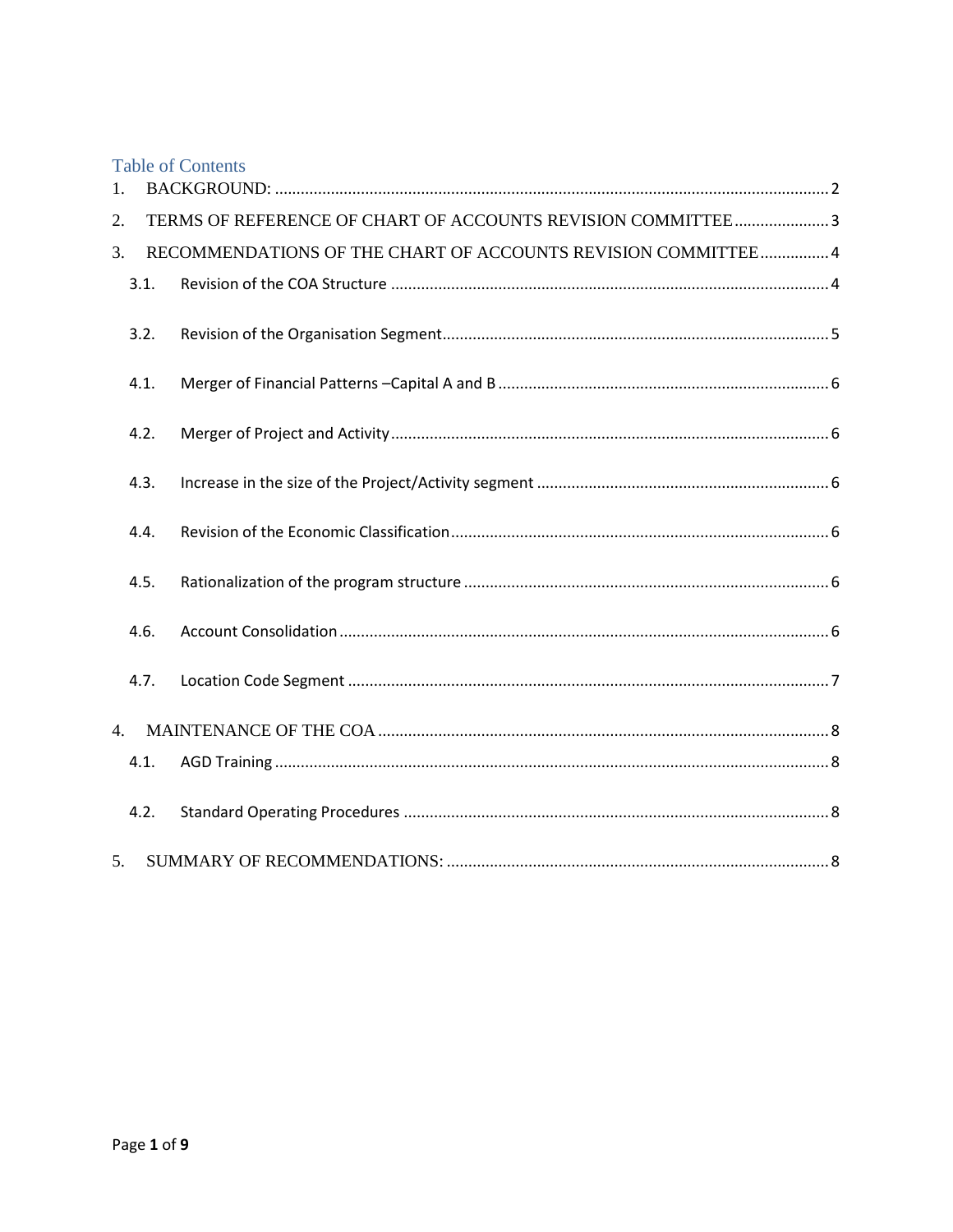## <span id="page-2-0"></span>1. BACKGROUND:

- 1.1. **The Chart of Accounts (CoA) implemented in 2015 provides a sound general ledger accounting system. 1** Following recommendations made by an IMF mission in 2014, the MOFPS mobilized technical assistance from the IMF Caribbean Regional Technical Centre (CARTAC) to develop a unified CoA for the central government. The COA was implemented in 2015 after a 3-day workshop which brought together all the stakeholders<sup>2</sup>. Earlier IMF reports confirmed that the overall structure of the 2015 CoA would meet most of the reporting requirements existing at that time even though the consultation with stakeholders was limited in scope and time. Subsequently the FSU organized many workshops to validate and propagate the CoA. This improved the understanding and ownership of the CoA among stakeholders. An IMF Technical Assistance mission in early 2017 confirmed that the 2015 CoA provides a sound general ledger accounting system that can distinctly identify and maintain the integrity of government fundsbudgetary and others.
- 1.2. **The CoA is a living document which should be updated to keep pace with the government's evolving reporting requirements.** While the 2015 CoA was conceptually sound, it has not been systematically updated over the last 3 years to provide for evolving improvements in the classifications of revenues and expenditures. Additionally, budgetary reforms in the government require linkages between the financial reports and performance reports. The coding of the program/ activity segments in the CoA should be updated to provide this linkage. Finally, the GoJ has signalled its intention to implement IPSAS cash-based accounting standards and this has implications for activating economic category classifications already embedded on the 2015 CoA.
- 1.3. **The CoA is a critical component of the on-going web-based upgrade of the CTMS and should provide a sound basis for the eventual implementation of JIFMIS.** The multisegmented CoA of 2015 has facilitated the configuration of the general ledger in CTMS. CTMS will now be the operational Financial Management System of the GoJ for five to six years till JFMIS is implemented. It should be appreciated that the upgrading of any CoA has two parts: (i) modification/ addition of the codes within each segment, and (ii) restructuring of the segments themselves. The former is a periodic exercise which provides for additional codes within existing segments to cater for additional revenue resources, additional expenditure items, implementation of new programs, and changes in the organization structure. The latter is much more fundamental and involves reorientation of the database of the Central Treasury Management System (CTMS). It requires system reconfiguration, testing and user training. The challenge is to design a CoA which is futuristic so that there should not be a periodic need to restructure the segments.
- 1.4. **The linkages between the core financial information classified using the CoA and additional management information required by different MDAs can be provided through reference tables held in the IFMIS database.** The CoA essentially provides for financial and budgetary reporting needs of the government. Every transaction processed through a financial management system should, as far as possible, be input in the system once. Thereafter, the workflow, designed for the system, will process the transaction through the expenditure cycle involving budget control, commitment, purchase, delivery, payment, accounting, and reporting. Additional pieces of management reporting information such as performance indicators, staffing numbers, supplier bank accounts, etc. added to the COA structure, and by implication, to coding

 1 **AN UPDATE ON TREASURY MODERNIZATION AND MACROFISCAL CAPACITY DEVELOPMENT January 2017**

<sup>&</sup>lt;sup>2</sup> CARTAC supported the FSU in delivering this workshop and in its earlier design work.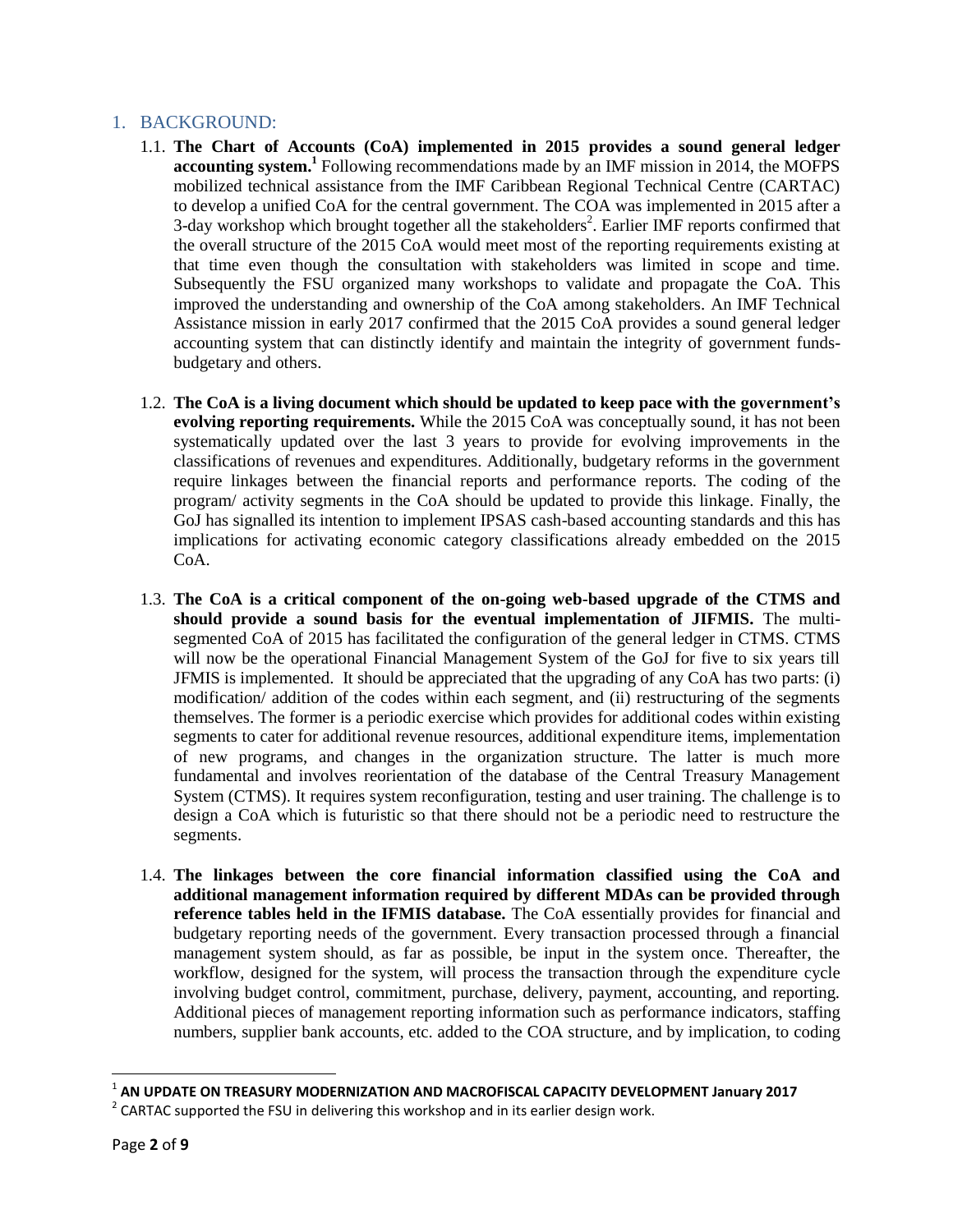of the transaction input at source, will only increase processing overload without ensuring the validation or accuracy of the additional information. The linkages between the core financial information classified using the CoA and additional management information required by different MDAs can be provided through reference tables held in the IFMIS database. These reference tables are an integral part of the database and not tables held externally on excel spreadsheets or paper documents. The tables are referenced by the application software only when the specific management report is required.

1.5. **The implementation of the web-based upgrade of CTMS provides an opportunity to centralize responsibility for the CoA maintenance.** Many IMF technical assistance reports have recommended that the responsibility for the implementation and future development of the COA, which are managed by the FSU, should shift to the AGD. This should of course be done in close coordination with counterparts in MOFP, MDAs and revenue collection agencies. They have recommended that a CoA Steering Committee led by the AGD should supervise this task. The AG has been reluctant to take over this responsibility because she believed that (i) there were deficiencies in the CoA which needed to be resolved, and (ii) there is a lack of capacity in the AGD to anchor this responsibility. AG had communicated her concerns about the deficiencies in 2015 CoA to FSU in April this year. The response given by FSU on 27th April 2018 is attached as Annex 1. The implementation of a centralized CTMS architecture provides the opportunity to maintain and update a single occurrence of the CoA which becomes available immediately for transaction processing by the MDAs.

## <span id="page-3-0"></span>2. TERMS OF REFERENCE OF CHART OF ACCOUNTS REVISION COMMITTEE

- 2.1. **A Chart of Accounts Revision Committee was established in July 2018 to facilitate the transfer of responsibility for maintenance of COA from FSU to the AGD.** The MOFPS Critical PFM Programme to Support Reform of the AGD issued on April 13, 2018 provided for action items which were required to be completed before the maintenance of the COA was transferred to the AGD by 31st August 2018. Most of these action items have been completed. It is anticipated that the maintenance of the CoA will be anchored in the GAR unit of the AGD. The recruitment of a Deputy AG to oversee the GAR is underway.
- 2.2. **The terms of reference of the committee were to review the current COA and make recommendations to:**
	- (i) Rationalize the program structure to eliminate overlap and repetition of items classified as programs, sub-programs, projects, and activities.
	- (ii) It was agreed that due to timing constraints, the COA revision will be implemented as follows:

**Phase 1.** The COA changes related to the economic and organizational segments will be completed in time for inclusion in the budget formulation for 2018-19.

**Phase 2** will be implemented after the on-going work in the *Public Expenditure Division* related to the definition of Programs, Sub-Programs, Activities and Projects for implementing Results Based Budgeting has been completed. However, it was decided that the structure of the Activities/ Project segment would be rationalized to eliminate the possibility of overlap and repetition of items classified as activities, sub-activities, projects, and sub-activities.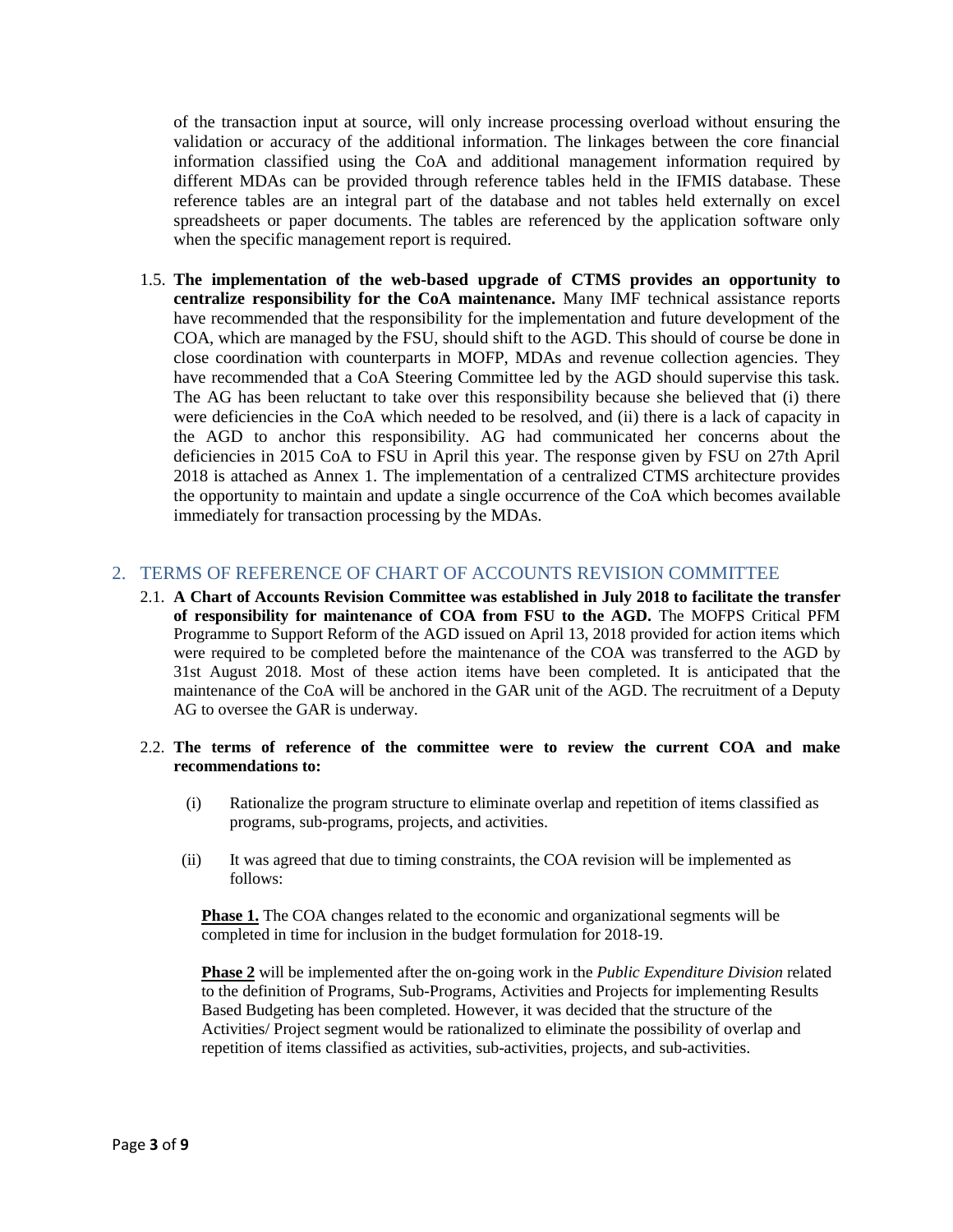# <span id="page-4-0"></span>3. RECOMMENDATIONS OF THE CHART OF ACCOUNTS REVISION COMMITTEE

## <span id="page-4-1"></span>3.1. Revision of the COA Structure

The Committee recommended that the Chart of Accounts be revised to have eight (8) segment groups and forty-four (44) digits. Each segment provides a separate dimension of analysis and reporting of core financial information. See COA structure in Table 1 below:-

| <b>Segment</b><br>Group No. | <b>Segment Group</b>                     | <b>Segment</b>                                     |                      | No. of<br>digits |
|-----------------------------|------------------------------------------|----------------------------------------------------|----------------------|------------------|
|                             |                                          | Level 1 - Ministry Code                            | (2 digits)           |                  |
| $\mathbf{1}$                | Organization                             | Level 2 - Department Code                          | (3 digits)           | 10               |
|                             |                                          | Level 3-Other Organisations                        | $(5 \text{ digits})$ |                  |
| $\overline{2}$              | <b>Financial Pattern</b>                 | Type -Capital/Recurrent                            | $(1$ digit)          | $\overline{2}$   |
|                             |                                          | Sub-Type                                           | $(1 \text{ digit})$  |                  |
| $\mathbf{3}$                |                                          | <b>Funding Body</b>                                | (3 digits)           |                  |
|                             | <b>Fund Source</b>                       | Loan/Grant                                         | $(1 \text{ digit})$  | 4                |
| 4                           | <b>Function</b>                          | Function                                           | (2 digits)           | 4                |
|                             |                                          | Sub-Function                                       | $(2 \text{ digits})$ |                  |
| 5                           |                                          | Programme                                          | (3 digits)           |                  |
|                             | Programme                                | Sub-Programme                                      | (2 digits)           | 5                |
| 6                           |                                          | Activity (Recurrent)                               | $(5 \text{ digits})$ |                  |
|                             |                                          | Project (Capital)                                  |                      |                  |
|                             | Project/Activity                         | SubActivity (Recurrent)                            | $(2 \text{ digits})$ | 9                |
|                             |                                          | Component (Capital)<br>SubSub Activity (Recurrent) |                      |                  |
|                             |                                          | Sub Component (Capital)                            | (2 digits)           |                  |
|                             |                                          | Category                                           | $(1$ digit)          |                  |
| 7                           |                                          |                                                    |                      |                  |
|                             | Economic                                 | Object)                                            | $(1 \text{ digit})$  |                  |
|                             | <b>Classification</b><br>(Object) $*$    | Sub-object                                         | (2 digits)           | 6                |
|                             |                                          | Detailed Sub-object                                | (2 digits)           |                  |
| 8                           | <b>Location</b>                          | Parish                                             | (2 digits)           | 4                |
|                             |                                          | Constituency                                       | (2 digits)           |                  |
|                             | <b>Total Coding</b><br><b>Characters</b> | <b>Total</b>                                       |                      | 44               |

## **Table 1 – COA Structure**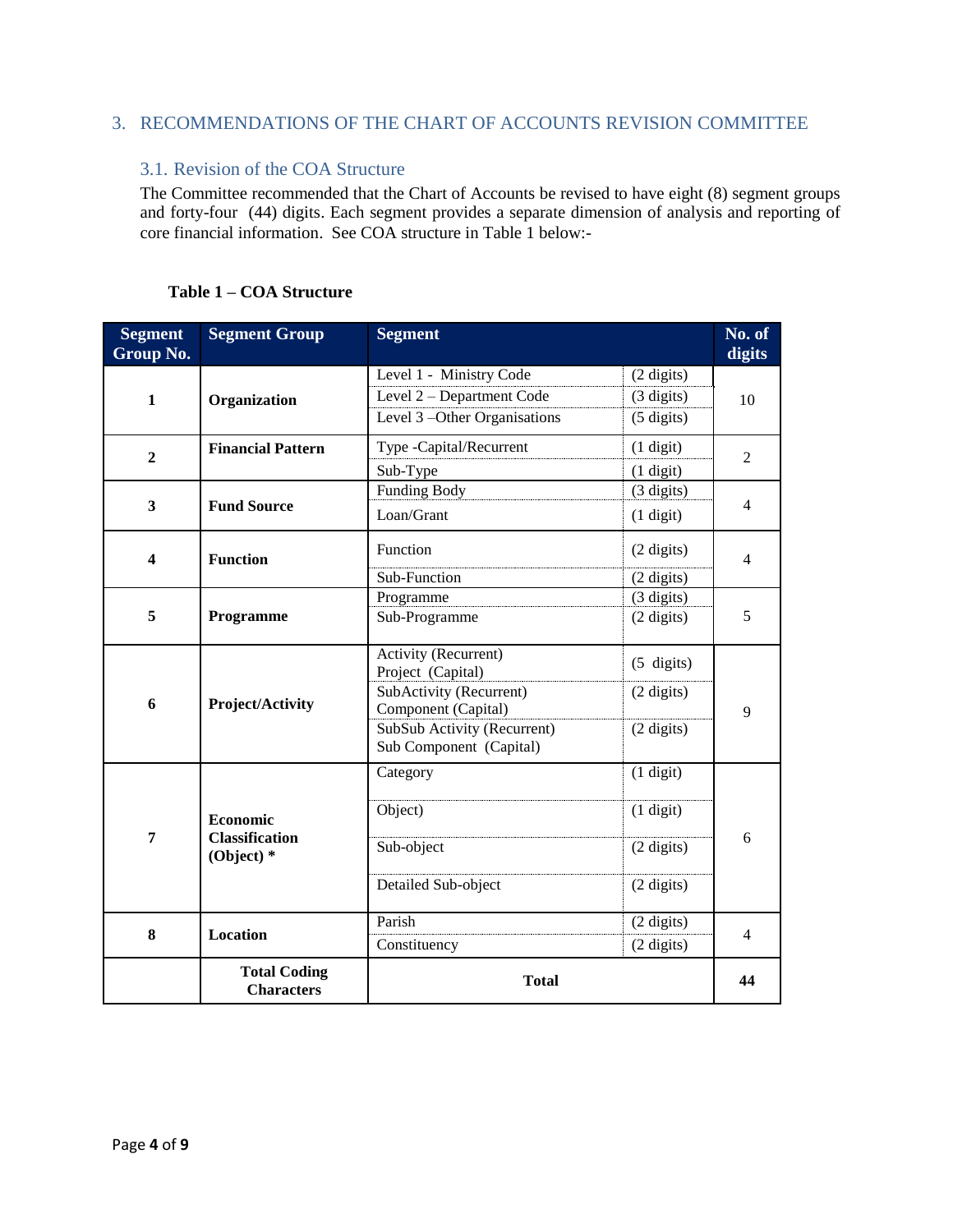## <span id="page-5-0"></span>3.2. Revision of the Organisation Segment

- 1. The organization segment should be expanded to accommodate different types of public bodies. The revised organisation segment provides the ability to classify public bodies according to their characteristics so that oversight over their financial performance is better focussed and effective.
- 2. The implementation of web-based CTMS and eventual migration to JIFMIS provides significant opportunities for improved oversight over their financial condition. Earlier IMF mission have pointed out that public bodies can present unexpected demands on the budget, result in cash management inefficiencies due to lack of transparency of their cash resources, and contribute to resource allocation inefficiencies. The report suggests that the oversight of public bodies should be approached in different ways depending on their functions, financing sources, legal bases and political accountability.
- 3. The organization segment of the COA should be revised to increase the transparency of finances of public bodies and other budget implementing agencies. Therefore the Committee recommends that the "Other Organisations" element of the Organisation Code Segment which is established to capture organisations other than Ministries, Departments and Agencies and should be allotted a 5-digit code.
- 4. The first digit of the "Other Organisation" element shall identify the types of the entities as shown in the table below:

| <b>Other Organisations</b>                       | <b>Type Code</b> |
|--------------------------------------------------|------------------|
| <b>Local Authorities</b>                         |                  |
| <b>Embassies and High Commissions</b>            | 2.               |
| Health Authorities, Hospitals and Health Centres | 3.               |
| Non Commercial Public Bodies                     |                  |
| <b>Commercial Public Bodies</b>                  | 5.               |
| Schools, Colleges and Universities               | 6.               |
| <b>Internal Organisation</b>                     |                  |

#### **Table 2 - Types of Other Organisations (i.e. Budget Implementation Agencies)**

- 5. The remaining 4 digits shall be a unique serial number allotted to each budget implementing agency. A reference table will be maintained in the CTMS database to link the unique serial number of the implementing agency to the agency type. New implementing agencies will be coded using the next available serial code and the code added to the range of codes in the link table against the appropriate type. The revised codes are included in the attached COA manual in section 5.7. The advantages of following this coding system are:
	- The allotment of codes will be automatically controlled with no possibilities of duplication or over spill of blocks of codes.
	- There is no need to keep track of the available blocks of codes and within the blocks further sub-blocks.
	- All the related tables will automatically be updated when a new code is allotted to an Internal Organization.
	- Central monitoring and control over the coding of COA segments will be facilitated.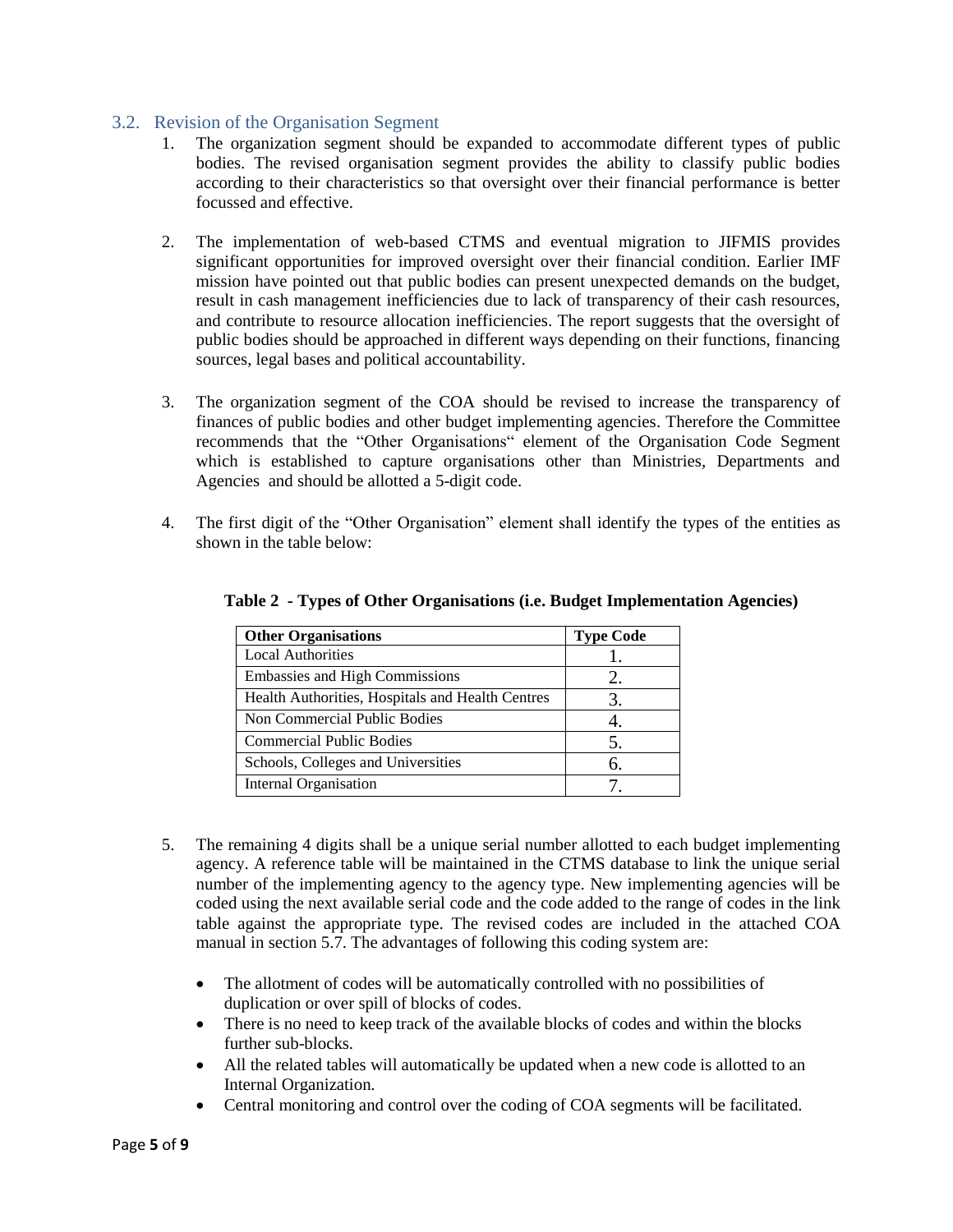## <span id="page-6-0"></span>4.1. Merger of Financial Patterns –Capital A and B

1. It was considered necessary that Capital A and B be merged into a single Capital head as there is no useful purpose in having them operate as separate heads.

## <span id="page-6-1"></span>4.2. Merger of Project and Activity

Activities in the COA which took effect on April 1, 2016 were placed as a child of the Project segment. This was implemented in the FinMan system but **not** in the Budget system. The latter system continued to treat both segments as being at the same level except that projects fall under the Capital Head and activities under the recurrent head.The Committee agreed that the COA should revert to having projects and activities sharing the same segment due to the fact that they are really at the same level with none subordinate to the other.

## <span id="page-6-2"></span>4.3. Increase in the size of the Project/Activity segment

1. The Committee agreed that the size of the merged Activity/Project segment be increased from four (4) digits to five (5) digits with the first digit denoting whether it is recurrent or capital.

## <span id="page-6-3"></span>4.4. Revision of the Economic Classification

1. **The Economic Segment of the COA was referred to the IMF Statistical Department advisor responsible for Jamaica in January 2018.** The advisor provided his comments by late January. He recommended that some of the economic classifications should be remapped to the appropriate GFSM economic category codes. He also pointed out instances where the revenues and expenditures had been miss-classified. These recommendations to a large extent have been incorporated in the revised COA.

## <span id="page-6-4"></span>4.5. Rationalization of the program structure

- 1. The ambiguity in the use of the project and activity segments should be eliminated. One of the basic principles of a multi-segmented COA is that each segment is used to capture one unique characteristic of financial information. In other words, the economic segment should capture only the economic characteristics of the financial information, the organization segment only the organizational aspects of the financial information, etc. There are multiple instances of "Activity" codes overlapping with Organization Codes and Source of Funds codes.
- 2. The implementation of the revised organization structure will ensure that all organizations are coded within the "organization" segment even though there will continue to be duplications with the "Activity" segment.

#### <span id="page-6-5"></span>4.6. Account Consolidation

1. The Committee examine whether the COA should have a separate segment called Counter-Part ID for the elimination of inter-government transactions during consolidation. The Box below is a synopsis of the discussions.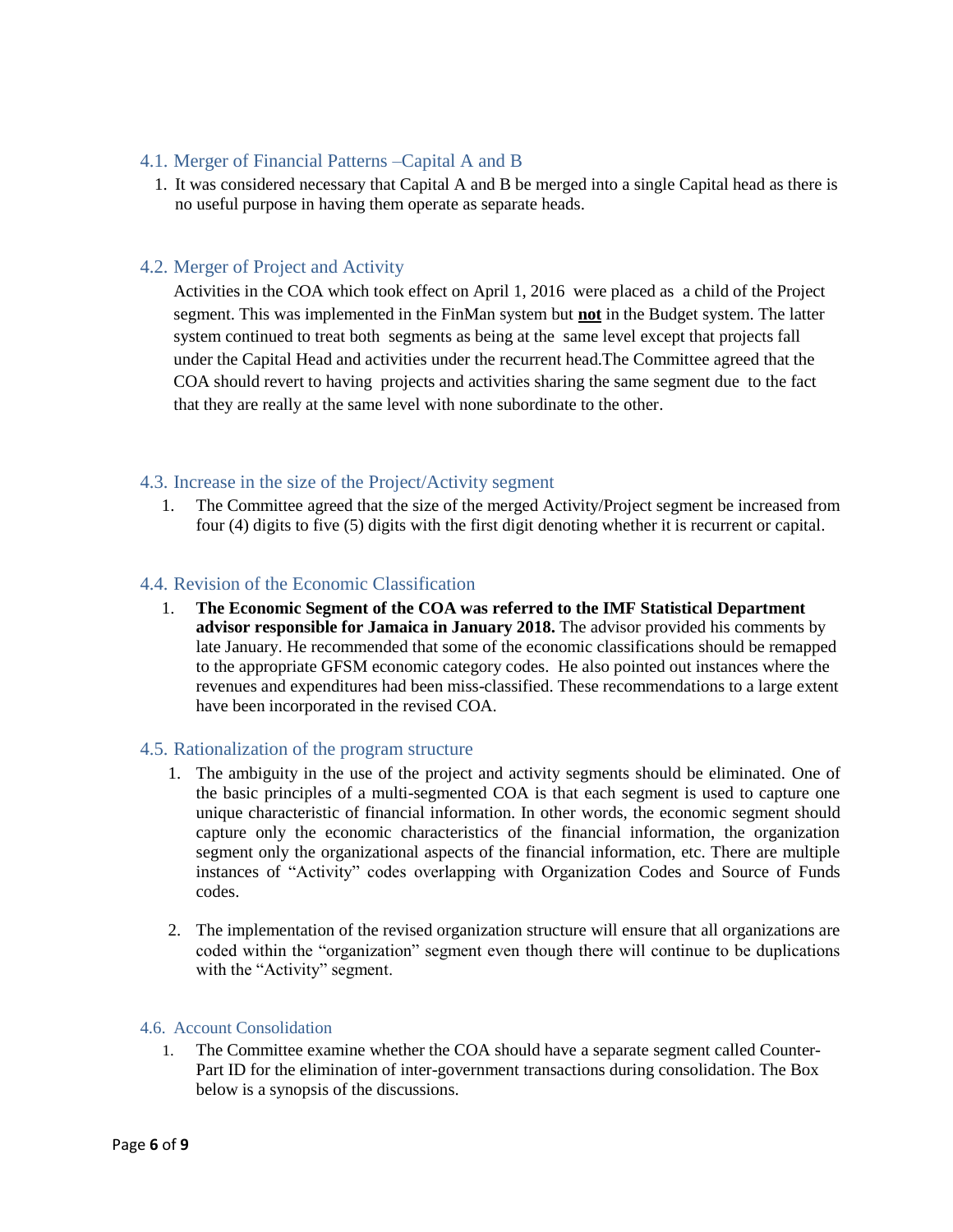#### **Box 1. Elimination of G-to-G transactions**

**Background:** Transactions among public sector entities can take several forms. These are as *Downstream transactions -*Transactions flowing from the Treasury to a MDA *Upstream transactions -* Transactions from the MDA to the Treasury and *Lateral transactions* . Transactions between MDAs

The purpose of consolidated statements is to present, the results of operations and the financial position of the Treasury and its MDAs essentially as if the GOJ and its MDAs were a single entity with one or more branches or divisions. The process involves the elimination of all forms of G-to-G transactions whenever the consolidated statements are prepared.

#### **Basic requirements for elimination**:

- (i) Identification of the initiating entity and the receiving entity of the G-to-G transaction; and,
- (ii) Accounting rules for consolidation of different types of G-to-G transactions.

#### **Identification of the parties of a G-to-G transaction:**

- (i) It is common to use a Counter Party Identity (CPID) to identify and eliminate G-to-G transactions.
- (ii) In the case of GOJ, all payments made through the CTMS carry the TRN of the receiving entity and the organization code/TRN of the initiating entity.
- (iii) This TRN may be used as the CPID. Or, alternatively, the unique identification code for Budget Implementation Agencies in the revised version of the COA may be used to identify the parties.
- (iv) There is no need to provide for a separate CPID segment as the TRN can be used to serve this purpose.

#### **Accounting rules for consolidation**

It is argued that elimination and consolidation can be executed through established accounting rules. These rules will depend on the nature of the transaction and the flow of the transaction i.e. whether it is downstream, upstream or lateral. In all cases the TRN can be used as a CPID.

#### <span id="page-7-0"></span>4.7. Location Code Segment

- 1. The Committee discussed whether the location segment should continue to be a part of the main COA as the required information can be picked up from reference tables held within the CTMS database. Further it is believed that the reports prepared by using the location segment will neither be comprehensive nor accurate. This is because the location of the expenditure may not be known at the time the invoice for payment is being entered in FINMAN.
- 2. It is also noted that the existing location segment is not being used for the reasons stated above and is also not a mandatory segment. Box 2 below provides a brief note on the location segment:

#### **Box 2: Brief Note on the Location Segment**

**Purpose of the location segment:** To report government budgetary support flowing to various regions of the country.

**Practical limitations of including the location segment in the main COA:**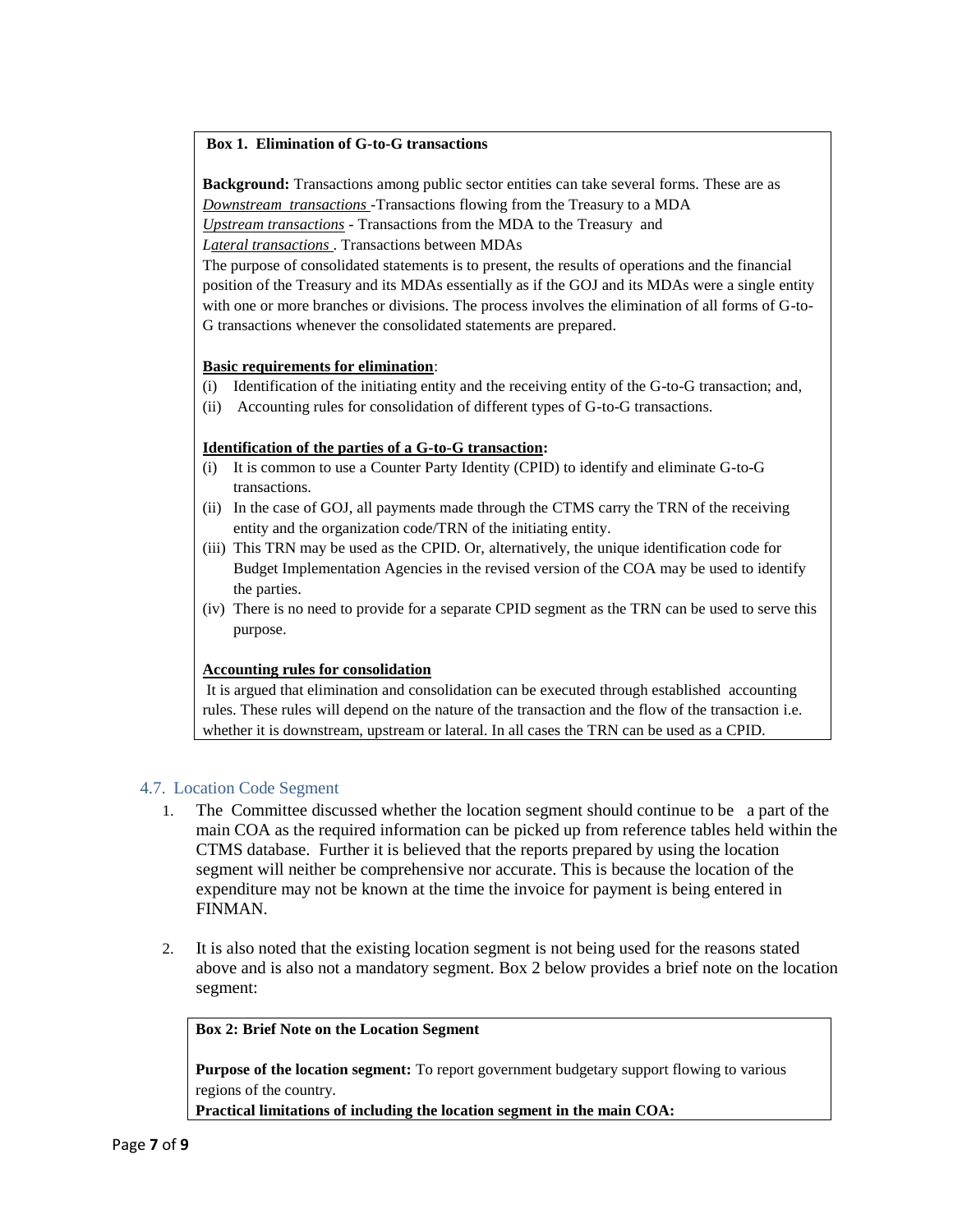- (i) The actual data classified under the various segments is validated, checked for consistency, and controlled against the budget at every stage of the expenditure cycle.
- (ii) The coding of each transaction by location cannot be validated or controlled because:
	- (a) All appropriations and warrants are not issued by location;
	- (b) Many MDAs make purchases (and record expenditures) centrally and subsequently issue goods to different to regions.
	- (c) there is no way of ensuring that the system users enter the location code as this is not controlled through the budget.

To summarize, the reports prepared by using the location segment will neither be comprehensive nor accurate.

**Solution:** reporting of expenditures by regions can be done through subsidiary database linkage tables without further fragmenting the budget control and execution process.

3. The Committee despite the strong arguments above decided to allow the Location Segment to remain in the COA but to validate or back it up through the use of other information in the FinMan database relating to the location of public expenditures.

## <span id="page-8-0"></span>4. MAINTENANCE OF THE COA

#### <span id="page-8-1"></span>4.1. AGD Training

- 1. **The biggest immediate challenge which should be addressed is ensuring the AGD staff understands the CoA structure. In** 2014 an IMF report recommended that the CoA must be institutionalized in the AGD if all general government cashflows are to be properly identified in the CTMS.
- 2. An essential prerequisite for the transfer of the COA to the AGD is the identification of a staff member to maintain the COA.
- 3. Thereafter, the nominated senior official should, in consultation with FSU develop and implement a training program for the relevant AGD staff ..

#### <span id="page-8-2"></span>4.2. Standard Operating Procedures

- 1. **The COA manual should include the SOPs for maintenance of the COA in the AGD.** Section 13 on maintaining the COA included in the current manual provides for procedures for updating the COA. However, the responsibilities of the various stakeholders and the actual process within the AGD needs to be clearly enunciated with process flow diagrams.
- 2. It is also essential to capture each change made in the COA along with the rationale for the change in an issues log maintained in the AGD. The acceptance or rejection of change requests should be posted on the AGD website so that the MDAs are guided by earlier decisions while submitting new requests.

## <span id="page-8-3"></span>5. SUMMARY OF RECOMMENDATIONS:

1. The organization segment of the COA should be revised to increase the transparency of finances of public bodies.